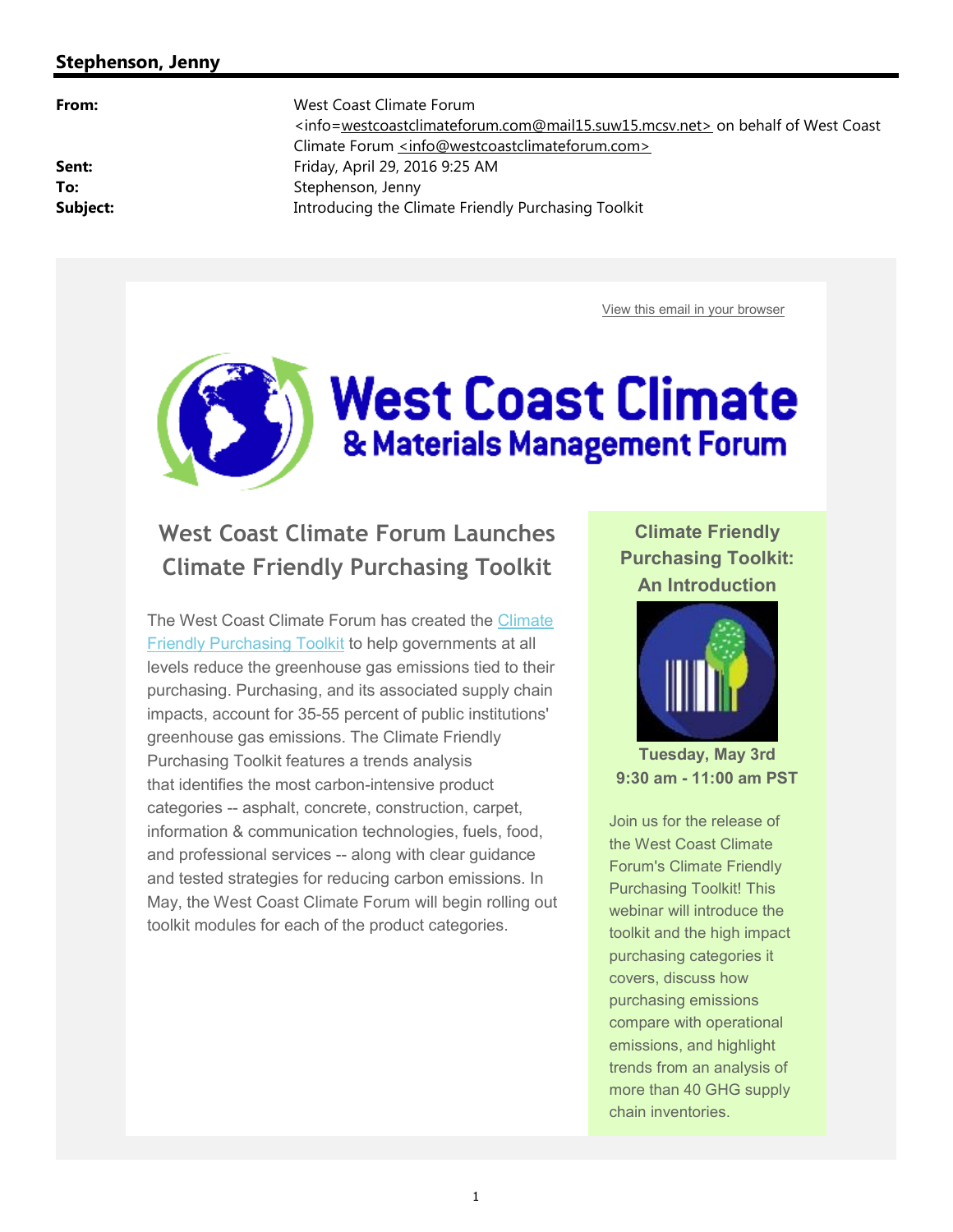

## **What, Why, & How: Consumption Based Emissions Inventories**

**What**: A Consumption Based Emissions Inventory (CBEI) quantifies the estimated greenhouse gas emissions associated with the goods and services consumed by an organization or community.

**Why:** A CBEI provides a more complete picture of an organization's carbon footprint by illustrating how their consumption of goods and services contribute to emissions that are emitted elsewhere. CBEI complements a traditional emissions inventory, as it gives an organization an expanded view of opportunities to costeffectively reduce greenhouse gas emissions.

**How:** The methodology uses an input-output model to follow the flow of dollars through the economy to track production and consumption of goods and services. For each sector of the economy, existing greenhouse gas inventories are used to generate industry-specific emissions intensities (emissions per dollar of economic activity). The economic activity is multiplied by the emissions intensities, then the direct consumption of energy and emissions associated with waste disposal are added to estimate the consumption impact.

In the coming months, we'll be hosting webinars focused on high impact purchasing categories including: fuel, information/communication technologies, construction, food, carpet, and contracts.

## **Register Now**

#### SAVETHEF00D.COM

The new "Save the Food" public service campaign is a partnership between the Natural Resources Defense Council and the Ad Council.The campaign aims to change household behavior to reduce food waste, and in turn, minimize environmental and economic impacts. The campaign has social media posts and graphics that you can share across your social channels to help spread the word #SaveTheFood

## **EPA Adds Anaerobic Digestion to WARM**

EPA recently released an updated version of the Waste Reduction Model (WARM). WARM calculates the energy and greenhouse emissions of baseline and alternative waste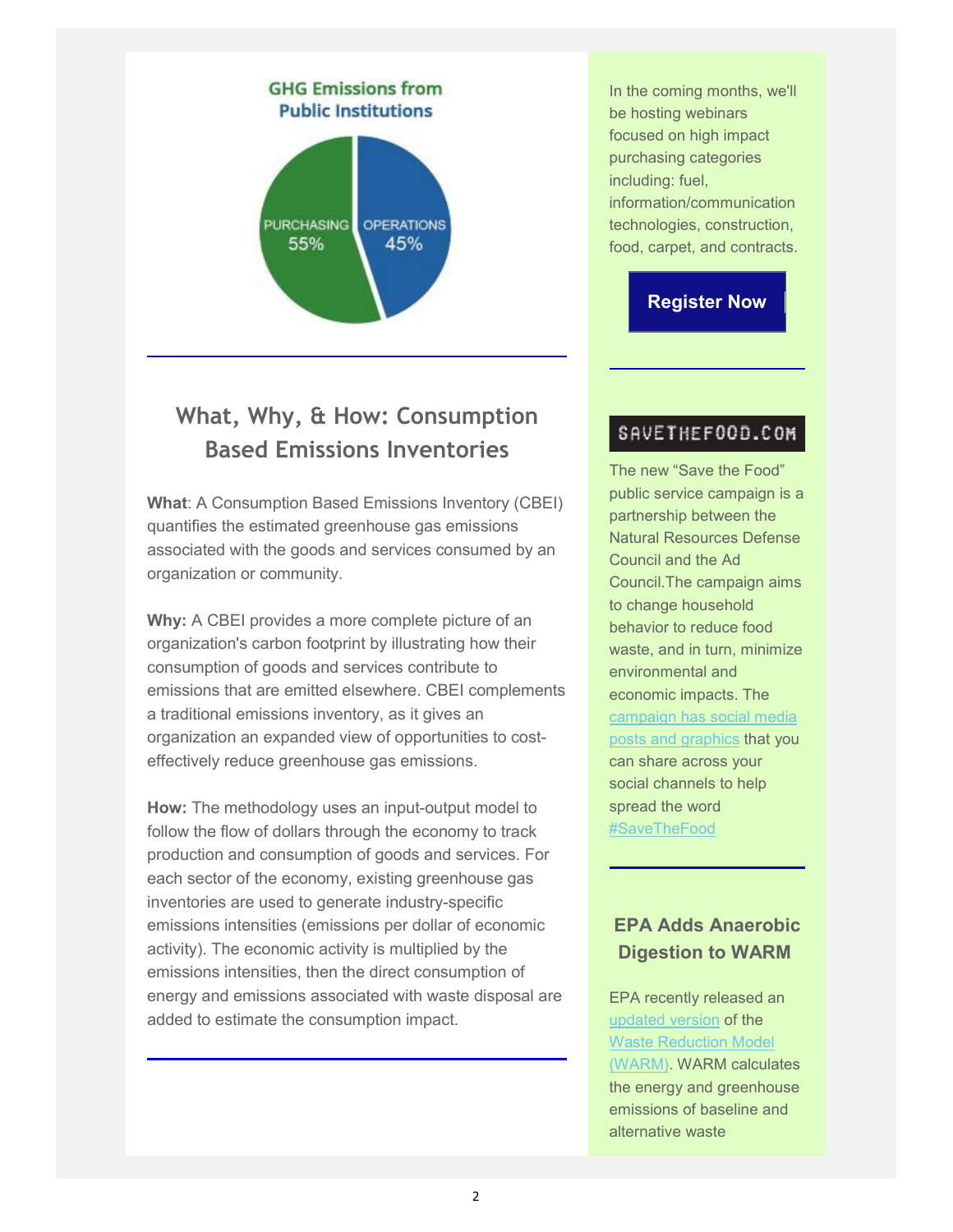# **Air Quality Management District Completes Consumption-Based Emissions Inventory for Bay Area**

In collaboration with the Cool Climate Network at UC Berkeley, the Bay Area Air Quality Management District developed a consumption-based emissions inventory for the San Francisco Bay Area. The inventory is based on a full lifecycle analysis of the greenhouse gas emissions generated by the production, shipping, use, and disposal of products within the transportation, housing, food, goods, and service sectors. The results of the inventory will be used to inform the Air District's Regional Climate Protection Strategy, help educate residents, and identify potential greenhouse gas emission reduction policies. Click here to learn more.

#### 20 Average 44.3 metric tons CO<sub>2</sub>e per household 15 Blue = direct emissions **MATRICKET** Green = indirect emissions METRIC TOWS CO2E PER HOU<br>U **Transportation Housing** Food Goods Services исчана *Source: "*A Consumption-Based Greenhouse Gas Inventory of

SF Bay Area Average Household GHG Footprint

San Francisco Bay Area Neighborhoods, Cities and Counties: Prioritizing Climate Action for Different Locations" by Christopher Jones and Daniel Kammen.

management practices source reduction, recycling, anaerobic digestion, combustion, composting and landfilling. The newly added anaerobic digestion pathway enables users to quantify the energy and emissions benefits of sending organic materials to a wet or dry digester. To use the tool & learn more, visit: [www.epa.gov/warm](http://www.epa.gov/warm)

## **EPA Administrator Talks about Our Environmental Challenges**

EPA administrator, Gina McCarthy, spoke with Popular Science about why Earth Day still matters, the environmental challenges we face today, and why EPA continues to move forward as a public health agency. Read the article - Does Earth Day Still Matter?



*Disclaimer:* The West Coast Climate and Materials Management Forum is an EPA convened partnership of state and local governments that develop and share ways to integrate lifecycle materials management policies and practices into climate, sustainability, and solid waste plans. Please note that articles about state and local government programs or policies do not represent EPA policy or constitute endorsement by EPA.